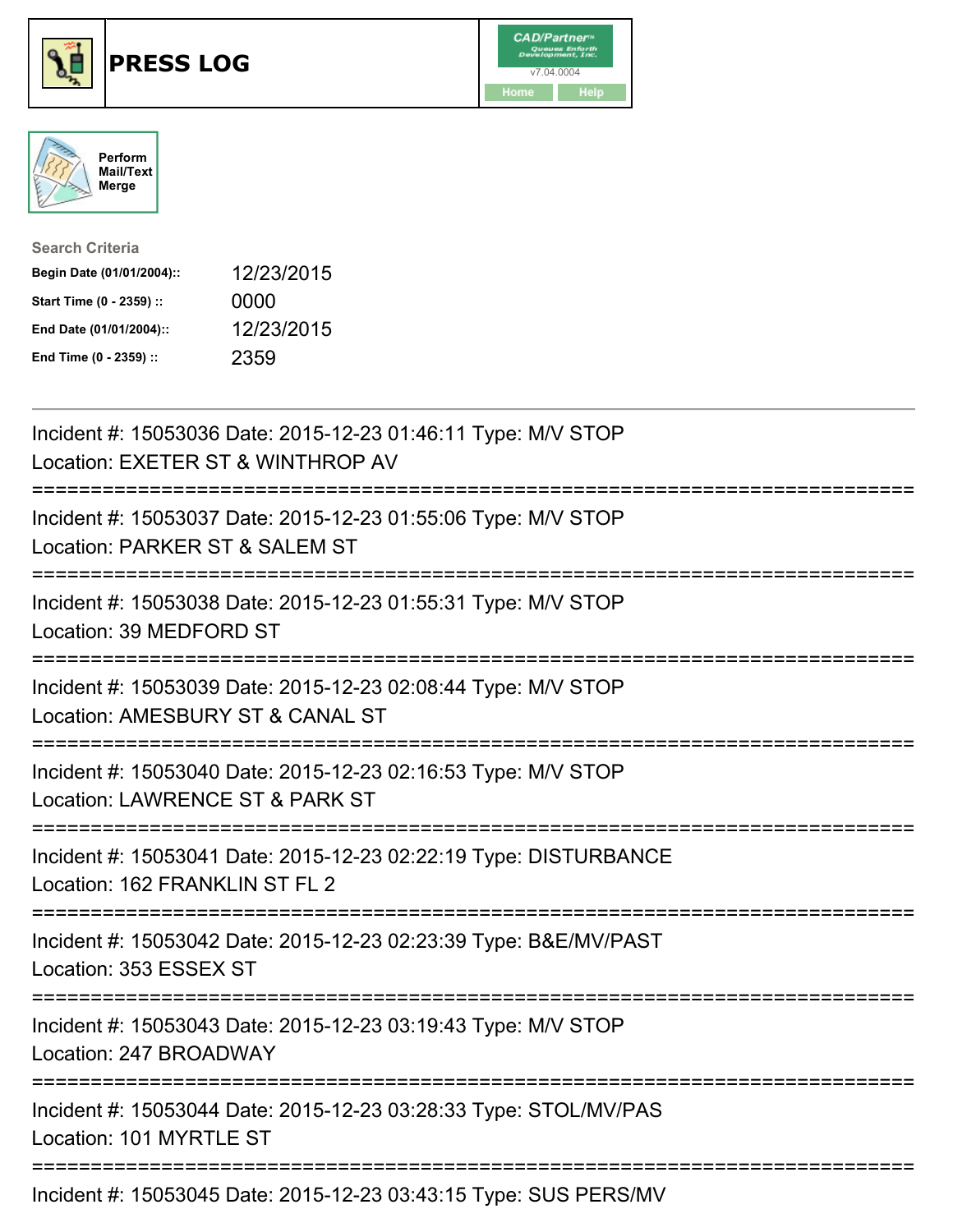| Location: 29 MARLBORO ST                                                                                                   |
|----------------------------------------------------------------------------------------------------------------------------|
| Incident #: 15053046 Date: 2015-12-23 05:23:34 Type: M/V STOP<br>Location: 137 MAY ST                                      |
| Incident #: 15053047 Date: 2015-12-23 06:14:12 Type: B&E/PAST<br>Location: 255 LOWELL ST                                   |
| Incident #: 15053048 Date: 2015-12-23 06:27:54 Type: UNWANTEDGUEST<br>Location: 7-ELEVEN / 360 BROADWAY                    |
| Incident #: 15053049 Date: 2015-12-23 07:07:15 Type: B&E/MV/PAST<br>Location: 46 AMESBURY ST                               |
| Incident #: 15053050 Date: 2015-12-23 07:24:19 Type: SPECIAL CHECK<br>Location: 255 BROADWAY                               |
| Incident #: 15053051 Date: 2015-12-23 07:44:13 Type: SPECIAL CHECK<br>Location: 255 LOWELL ST<br>-------------------       |
| Incident #: 15053052 Date: 2015-12-23 07:45:26 Type: ALARMS<br>Location: L&R MARKET / 486 HOWARD ST                        |
| Incident #: 15053053 Date: 2015-12-23 07:47:09 Type: 209A/SERVE<br>Location: 59 GROTON ST                                  |
| Incident #: 15053054 Date: 2015-12-23 07:54:09 Type: SPECIAL CHECK<br>Location: 255 LOWELL ST                              |
| Incident #: 15053055 Date: 2015-12-23 07:57:34 Type: AUTO ACC/UNK PI<br>Location: 296 ESSEX ST                             |
| ------------<br>Incident #: 15053056 Date: 2015-12-23 08:07:52 Type: ALARMS<br>Location: ESPERANZA ACADEMY / 198 GARDEN ST |
| Incident #: 15053057 Date: 2015-12-23 08:22:33 Type: B&E/PAST<br>Location: 2 MUSEUM SQ                                     |
| Incident #: 15053058 Date: 2015-12-23 08:25:25 Type: RECOV/STOL/MV<br>Location: 77 OREGON AV                               |
| Incident #: 15053059 Date: 2015-12-23 08:26:06 Type: ALARMS                                                                |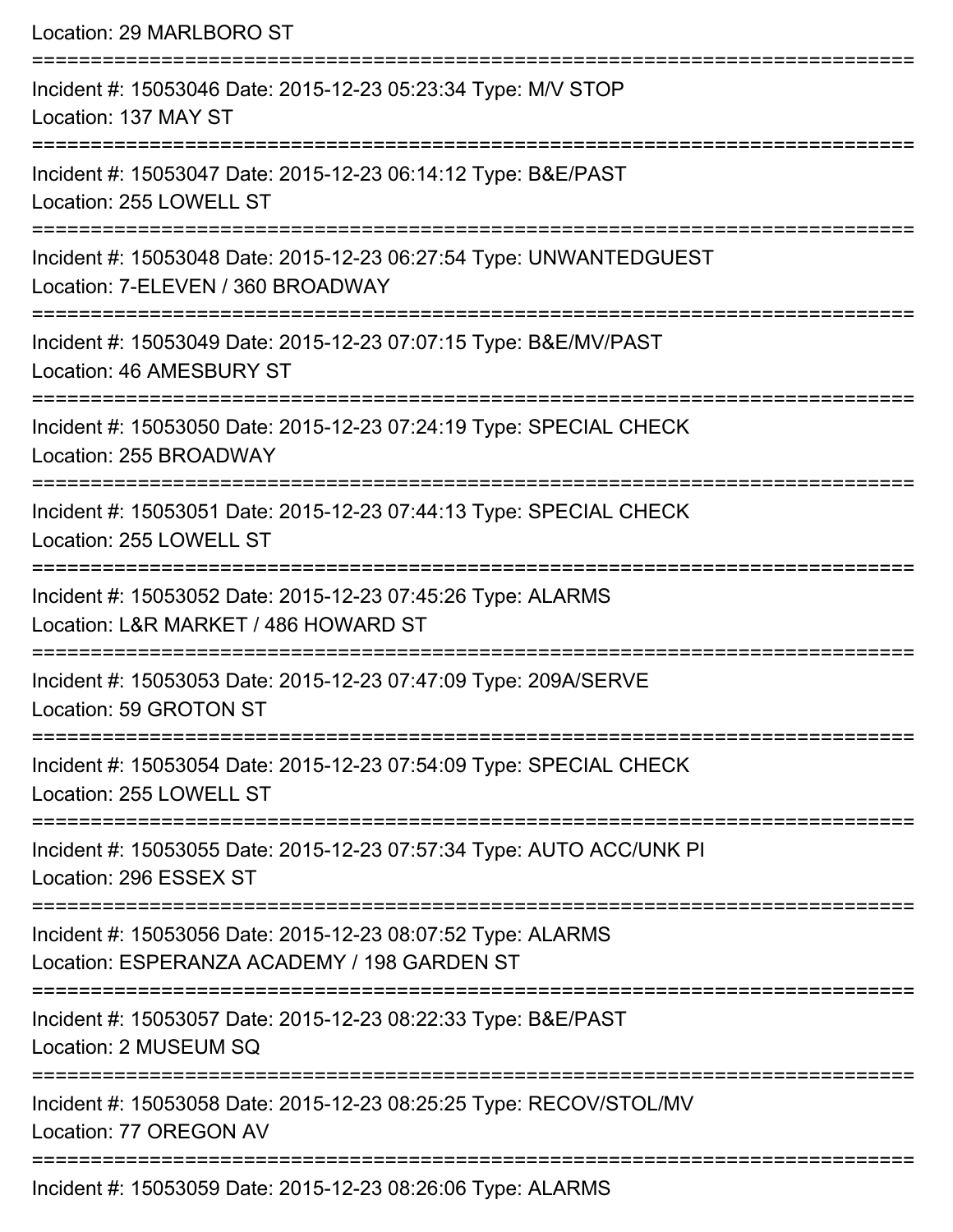| Incident #: 15053060 Date: 2015-12-23 08:34:47 Type: LIC PLATE STO<br>Location: 15 BROOK ST                                           |
|---------------------------------------------------------------------------------------------------------------------------------------|
| Incident #: 15053061 Date: 2015-12-23 08:44:01 Type: HIT & RUN M/V<br>Location: 90 WINTHROP AV                                        |
| Incident #: 15053062 Date: 2015-12-23 08:57:55 Type: MEDIC SUPPORT<br>Location: 22 IRENE ST                                           |
| Incident #: 15053063 Date: 2015-12-23 09:12:26 Type: SUS PERS/MV<br>Location: FARNHAM ST & S UNION ST                                 |
| Incident #: 15053064 Date: 2015-12-23 09:21:24 Type: NOTIFICATION<br><b>Location: 10 STEINER ST</b><br>============================== |
| Incident #: 15053065 Date: 2015-12-23 09:38:37 Type: PARK & WALK<br>Location: BRADFORD ST & BROADWAY                                  |
| Incident #: 15053066 Date: 2015-12-23 09:41:17 Type: M/V STOP<br>Location: BROADWAY & LOWELL ST                                       |
| Incident #: 15053067 Date: 2015-12-23 09:49:51 Type: M/V STOP<br>Location: BROADWAY & LOWELL ST                                       |
| Incident #: 15053068 Date: 2015-12-23 09:52:30 Type: MEDIC SUPPORT<br>Location: 69 OAK ST                                             |
| Incident #: 15053069 Date: 2015-12-23 09:56:47 Type: 209A/SERVE<br>Location: 189 PARK ST                                              |
| Incident #: 15053070 Date: 2015-12-23 10:00:05 Type: M/V STOP<br>Location: BROADWAY & LOWELL ST                                       |
| Incident #: 15053071 Date: 2015-12-23 10:00:31 Type: GENERAL SERV<br>Location: 133 SARATOGA ST                                        |
| Incident #: 15053072 Date: 2015-12-23 10:09:20 Type: M/V STOP<br>Location: BROADWAY & LOWELL ST                                       |
| Incident #: 15053074 Date: 2015-12-23 10:13:10 Type: M/V STOP                                                                         |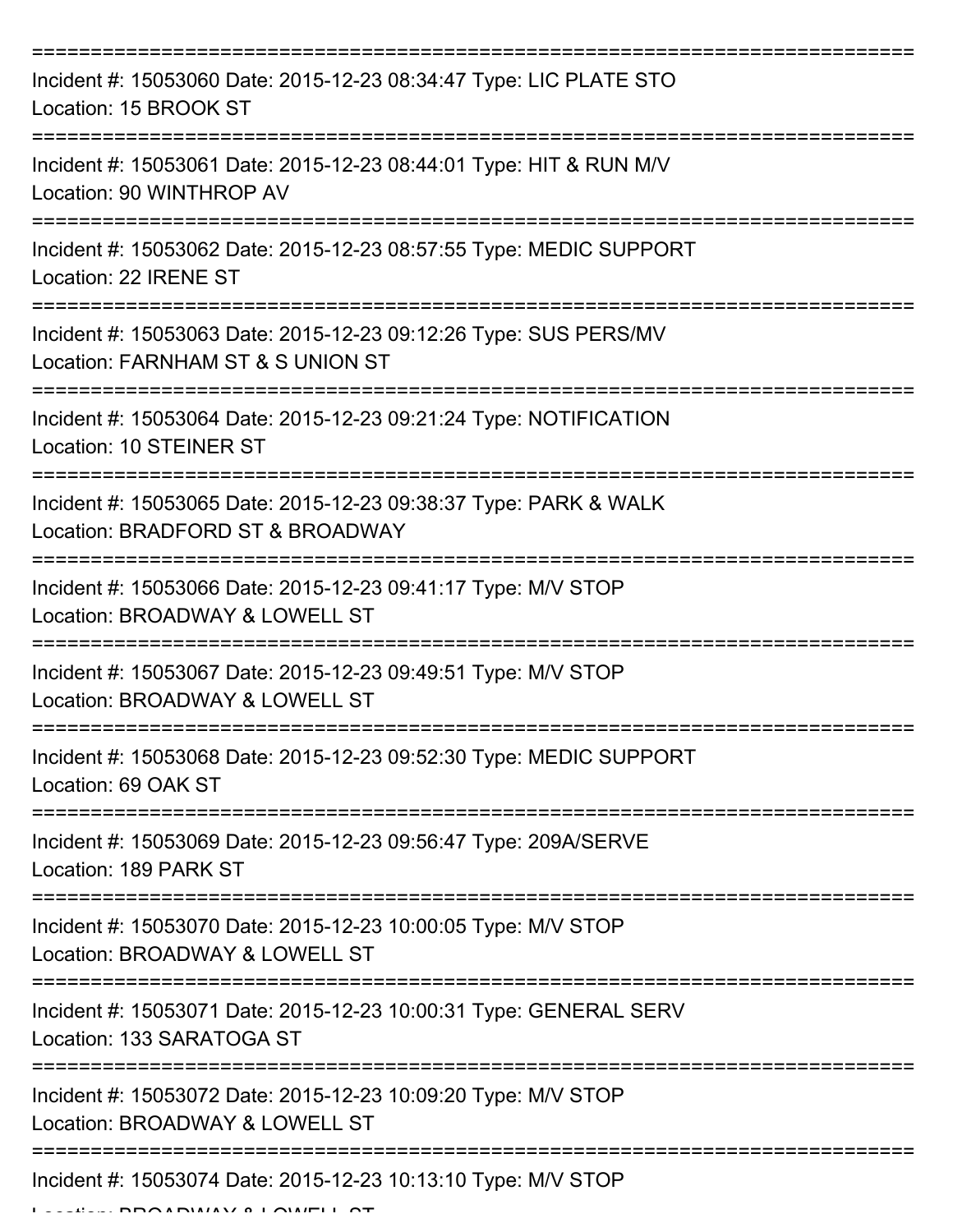| Incident #: 15053073 Date: 2015-12-23 10:13:27 Type: 209A/SERVE<br>Location: 50 FOREST ST                            |
|----------------------------------------------------------------------------------------------------------------------|
| Incident #: 15053075 Date: 2015-12-23 10:15:10 Type: KEEP PEACE<br>Location: 407 RIVERSIDE DR #2                     |
| Incident #: 15053076 Date: 2015-12-23 10:17:10 Type: M/V STOP<br>Location: BROADWAY & LOWELL ST                      |
| Incident #: 15053077 Date: 2015-12-23 10:20:42 Type: M/V STOP<br>Location: BROADWAY & LOWELL ST                      |
| Incident #: 15053078 Date: 2015-12-23 10:24:04 Type: COURT DOC SERVE<br>Location: 2 MUSEUM SQ #801                   |
| Incident #: 15053079 Date: 2015-12-23 10:28:07 Type: M/V STOP<br>Location: BROADWAY & LOWELL ST                      |
| :================<br>Incident #: 15053080 Date: 2015-12-23 10:33:21 Type: M/V STOP<br>Location: BROADWAY & LOWELL ST |
| Incident #: 15053081 Date: 2015-12-23 10:38:01 Type: M/V STOP<br>Location: BROADWAY & LOWELL ST                      |
| Incident #: 15053082 Date: 2015-12-23 10:41:11 Type: M/V STOP<br>Location: BROADWAY & LOWELL ST                      |
| Incident #: 15053084 Date: 2015-12-23 10:44:14 Type: ANIMAL COMPL<br>Location: 72 S BOWDOIN ST                       |
| Incident #: 15053083 Date: 2015-12-23 10:44:19 Type: M/V STOP<br>Location: BROADWAY & LOWELL ST                      |
| Incident #: 15053085 Date: 2015-12-23 10:48:09 Type: M/V STOP<br>Location: BROADWAY & COMMON ST                      |
| Incident #: 15053086 Date: 2015-12-23 10:50:51 Type: M/V STOP<br>Location: BROADWAY & LOWELL ST                      |
| Incident #: 15053087 Date: 2015-12-23 10:57:17 Type: M/V STOP                                                        |

Location: BROADWAY & LOWELL ST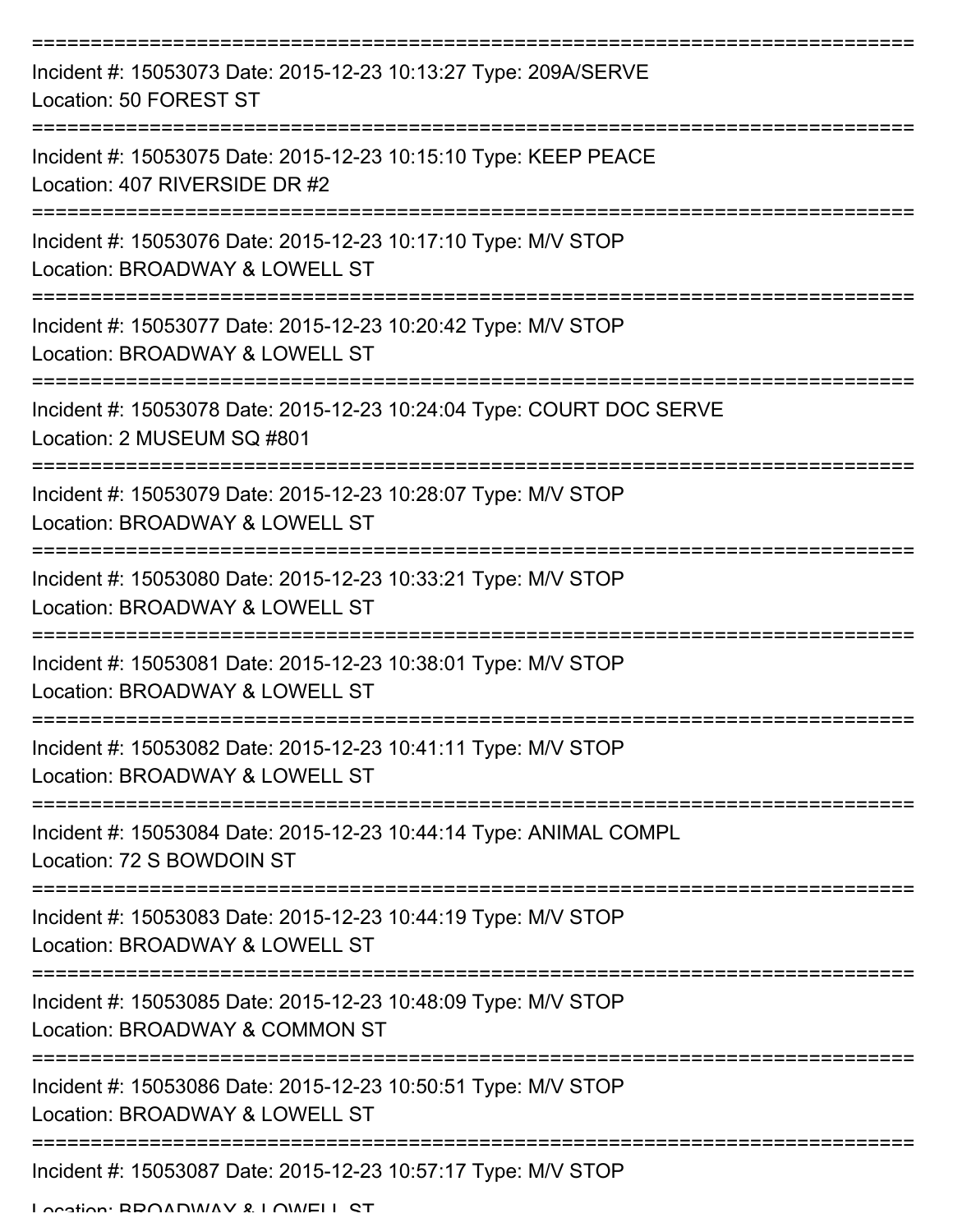| Incident #: 15053088 Date: 2015-12-23 11:10:52 Type: M/V STOP<br>Location: 410 ESSEX ST                                                                    |
|------------------------------------------------------------------------------------------------------------------------------------------------------------|
| Incident #: 15053089 Date: 2015-12-23 11:12:22 Type: MEDIC SUPPORT<br>Location: 322 MARKET ST #1                                                           |
| Incident #: 15053091 Date: 2015-12-23 11:35:54 Type: RECOV/STOL/MV<br>Location: WATER ST & JORDAN                                                          |
| Incident #: 15053090 Date: 2015-12-23 11:38:24 Type: M/V STOP<br>Location: DRACUT ST & S BROADWAY                                                          |
| Incident #: 15053093 Date: 2015-12-23 11:39:45 Type: SUS PERS/MV<br>Location: 187ZSC / 94 SPRINGFIELD ST                                                   |
| Incident #: 15053092 Date: 2015-12-23 11:40:23 Type: M/V STOP<br>Location: BRADFORD ST & BROADWAY                                                          |
| Incident #: 15053094 Date: 2015-12-23 11:41:45 Type: PARK & WALK<br>Location: BRADFORD ST & BROADWAY                                                       |
| Incident #: 15053095 Date: 2015-12-23 11:42:14 Type: GENERAL SERV<br>Location: 360 BROADWAY                                                                |
| Incident #: 15053096 Date: 2015-12-23 11:51:24 Type: M/V STOP<br>Location: 453 ESSEX ST                                                                    |
| :=====================<br>===================================<br>Incident #: 15053097 Date: 2015-12-23 11:52:16 Type: SHOPLIFTING<br>Location: WINTHROP AV |
| Incident #: 15053098 Date: 2015-12-23 11:55:49 Type: MEDIC SUPPORT<br>Location: 147 S UNION ST                                                             |
| Incident #: 15053099 Date: 2015-12-23 11:57:29 Type: M/V STOP<br>Location: KENNETH ST & S BROADWAY                                                         |
| Incident #: 15053100 Date: 2015-12-23 12:10:23 Type: SUS PERS/MV<br><b>Location: THORNTON AV</b>                                                           |
| Incident #: 15053101 Date: 2015-12-23 12:11:39 Type: CK WELL BEING<br>Location: 88 BEACON ST #12                                                           |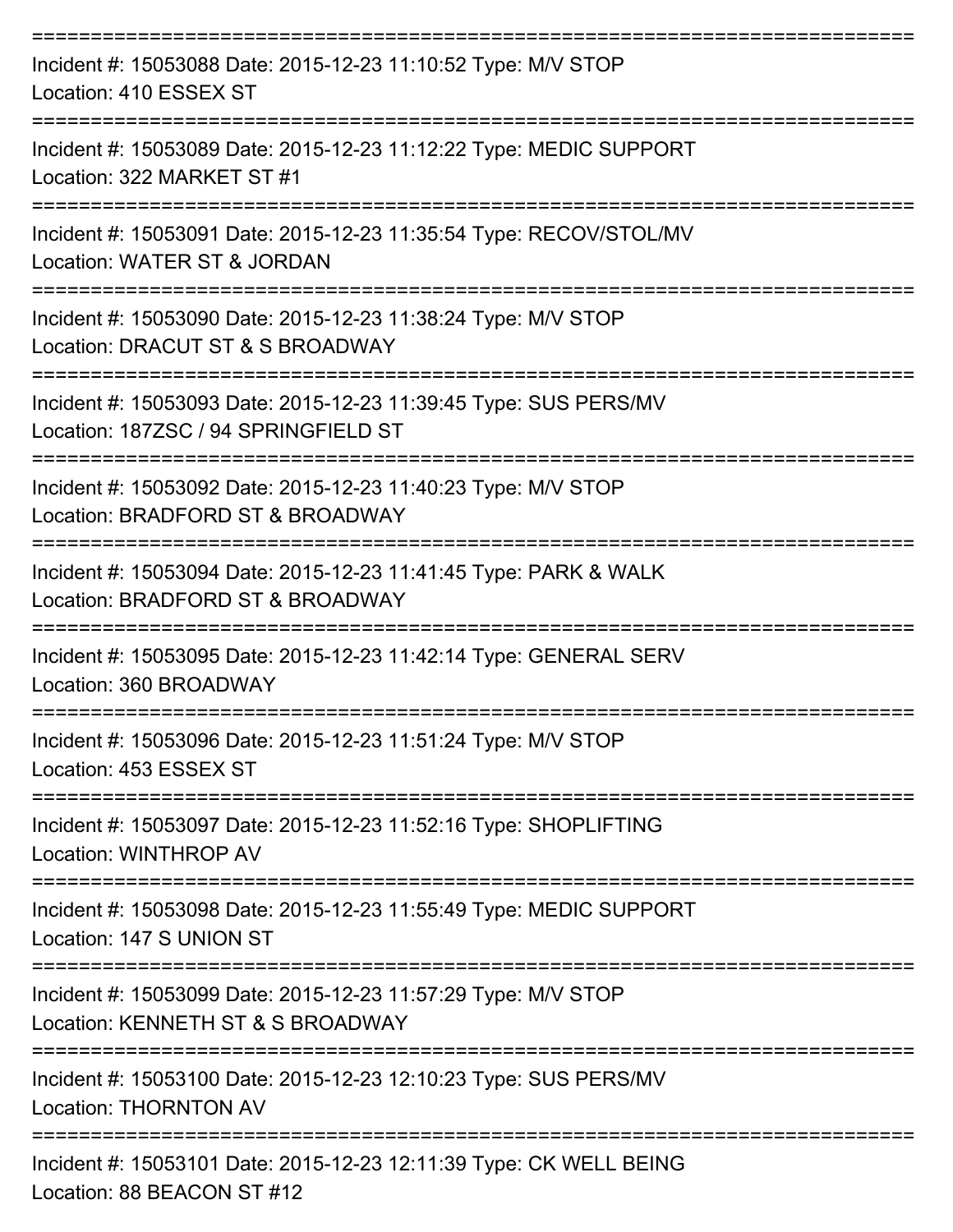| Incident #: 15053104 Date: 2015-12-23 12:17:12 Type: KEEP PEACE<br><b>Location: JACKSON TERRACE</b>                                             |
|-------------------------------------------------------------------------------------------------------------------------------------------------|
| Incident #: 15053102 Date: 2015-12-23 12:19:34 Type: SUS PERS/MV<br>Location: 33 S BROADWAY                                                     |
| :===================================<br>Incident #: 15053103 Date: 2015-12-23 12:29:44 Type: DISTURBANCE<br>Location: CASA VIDA / 57 JACKSON ST |
| Incident #: 15053107 Date: 2015-12-23 12:41:44 Type: 209A/SERVE<br>Location: 68 DURSO AV                                                        |
| Incident #: 15053105 Date: 2015-12-23 12:43:44 Type: 209A/VIOLATION<br>Location: 146 S UNION ST                                                 |
| Incident #: 15053106 Date: 2015-12-23 12:45:54 Type: DOMESTIC/PROG<br>Location: 105 MARGIN ST #2ND                                              |
| :===================<br>Incident #: 15053108 Date: 2015-12-23 12:56:04 Type: STOL/MV/PAS<br>Location: 479 S BROADWAY                            |
| Incident #: 15053109 Date: 2015-12-23 12:59:41 Type: M/V STOP<br>Location: LESLIE ST & WOODLAND ST                                              |
| Incident #: 15053110 Date: 2015-12-23 13:09:22 Type: 209A/VIOLATION<br>Location: 18 FRANKLIN ST #512                                            |
| Incident #: 15053111 Date: 2015-12-23 13:19:27 Type: NOTIFICATION<br>Location: 36 OHIO AV                                                       |
| Incident #: 15053112 Date: 2015-12-23 13:23:06 Type: M/V STOP<br>Location: 1835910 / HAVERHILL ST & MAY ST                                      |
| Incident #: 15053113 Date: 2015-12-23 13:24:07 Type: COURT DOC SERVE<br>Location: 30 PHILLIPS ST                                                |
| Incident #: 15053114 Date: 2015-12-23 13:29:08 Type: ALARM/BURG<br>Location: 7 GREENFIELD ST                                                    |
| Incident #: 15053115 Date: 2015-12-23 13:59:44 Type: SUS PERS/MV<br>Location: ERVING AV & LAWRENCE ST                                           |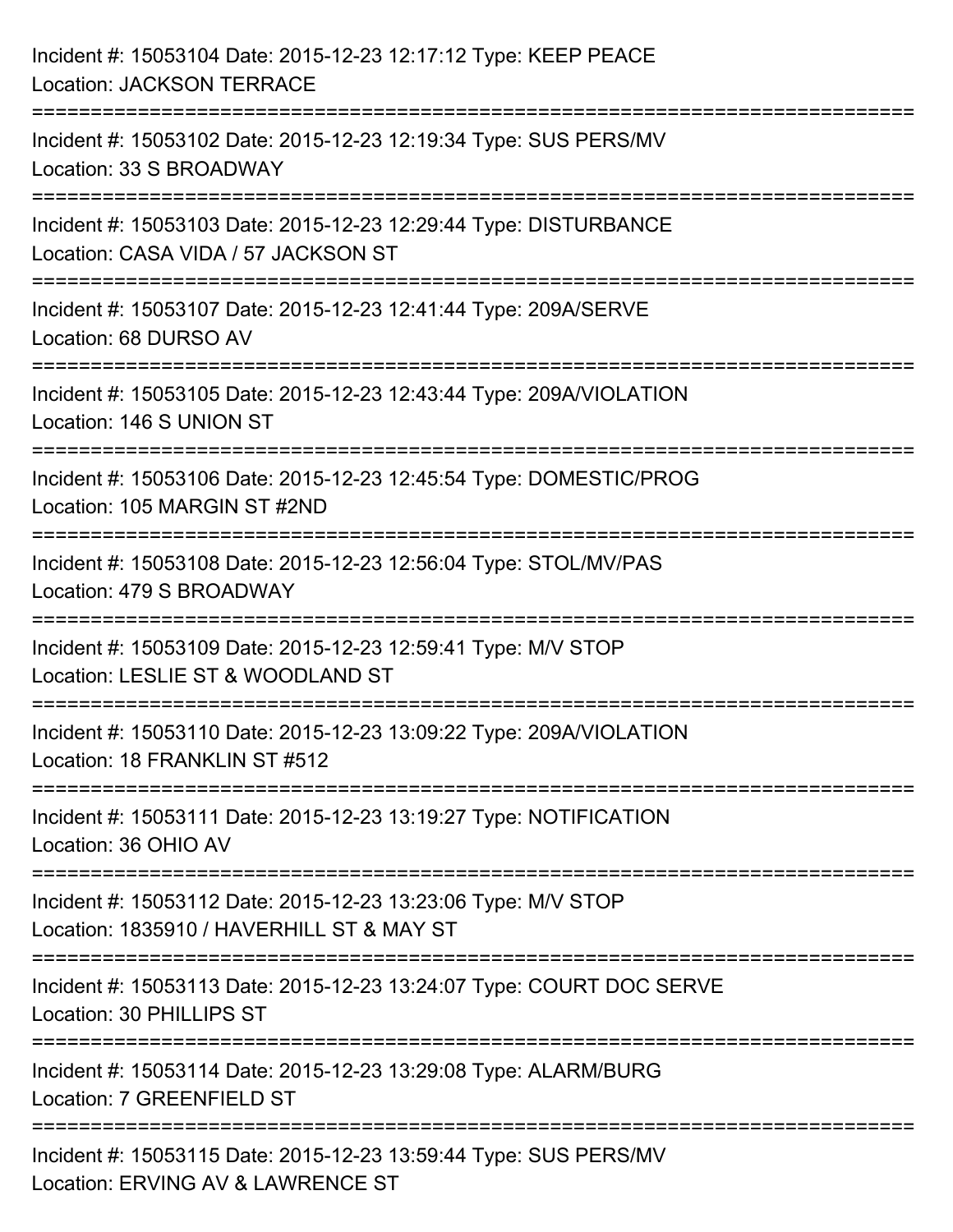| Incident #: 15053116 Date: 2015-12-23 14:15:23 Type: UNKNOWN PROB<br>Location: 45-43 SUMMER ST                                 |
|--------------------------------------------------------------------------------------------------------------------------------|
| Incident #: 15053117 Date: 2015-12-23 14:24:40 Type: CK WELL BEING<br>Location: 280 BROADWAY                                   |
| Incident #: 15053118 Date: 2015-12-23 14:29:05 Type: FIGHT<br>Location: 42 SUMMER ST                                           |
| Incident #: 15053119 Date: 2015-12-23 14:43:34 Type: TOW OF M/V<br>Location: 85 ANDOVER ST                                     |
| Incident #: 15053120 Date: 2015-12-23 14:54:15 Type: AUTO ACC/NO PI<br>Location: WINTHROP AV                                   |
| Incident #: 15053121 Date: 2015-12-23 15:02:42 Type: THREATS<br>Location: 61 BRADFORD ST                                       |
| Incident #: 15053122 Date: 2015-12-23 15:13:06 Type: MEDIC SUPPORT<br>Location: 64 DUCKETT AV #36<br>------------------------- |
| Incident #: 15053123 Date: 2015-12-23 15:40:07 Type: GENERAL SERV<br>Location: HAVERHILL ST & WHITE ST                         |
| Incident #: 15053124 Date: 2015-12-23 15:41:00 Type: M/V STOP<br>Location: CROSS ST & HAMPSHIRE ST                             |
| Incident #: 15053125 Date: 2015-12-23 15:41:44 Type: M/V STOP<br>Location: LAWRENCE PUBLIC LIBRARY / 51 LAWRENCE ST            |
| Incident #: 15053126 Date: 2015-12-23 15:54:05 Type: MV/BLOCKING<br>Location: 8 E HAVERHILL ST                                 |
| Incident #: 15053127 Date: 2015-12-23 15:58:24 Type: M/V STOP<br>Location: 700 ESSEX ST                                        |
| Incident #: 15053128 Date: 2015-12-23 16:01:41 Type: M/V STOP<br>Location: BROADWAY & LOWELL ST                                |
| Incident #: 15053129 Date: 2015-12-23 16:06:22 Type: M/V STOP<br>Location: LOWELL ST & MARGIN ST                               |

===========================================================================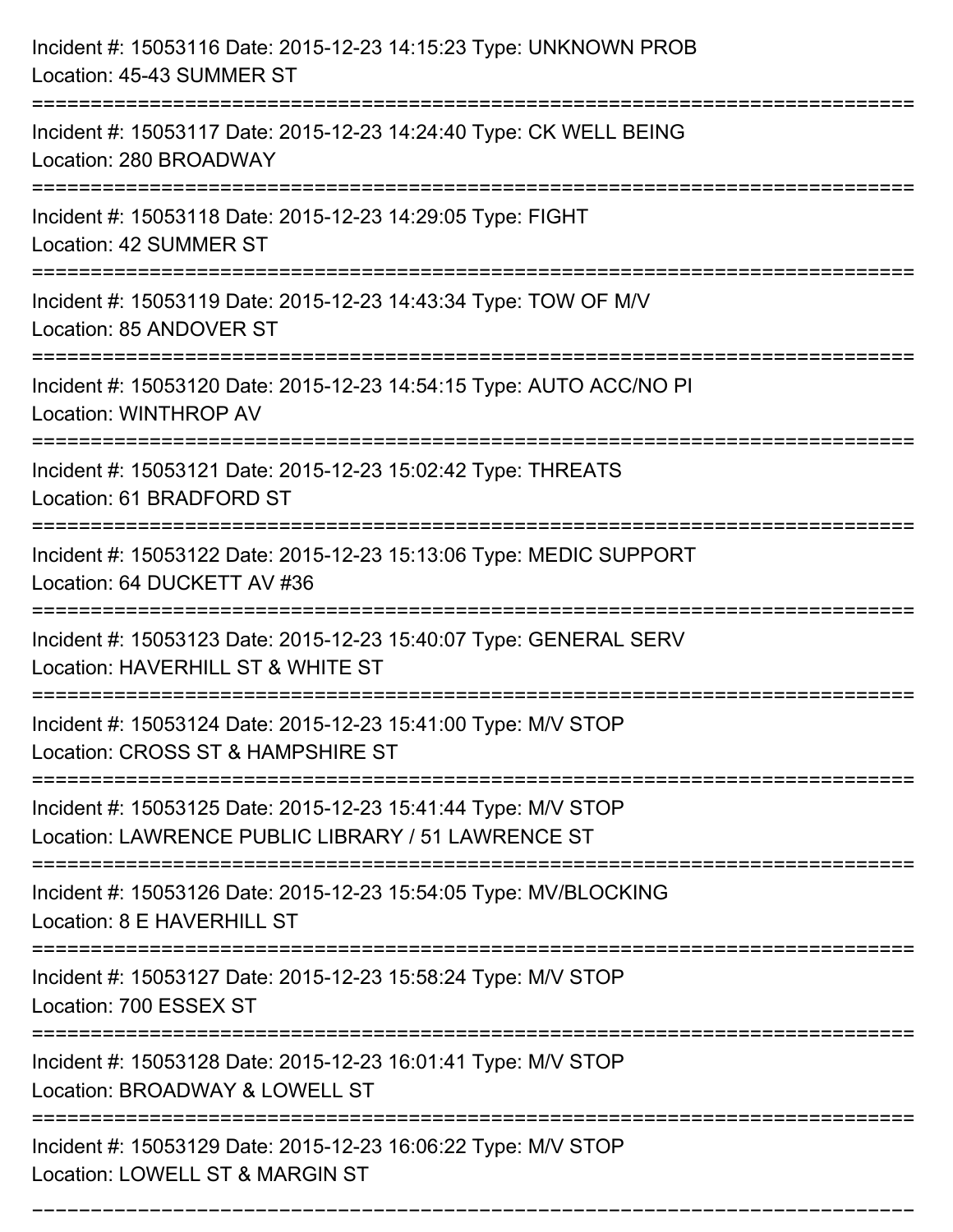| Incident #: 15053131 Date: 2015-12-23 16:10:59 Type: DOMESTIC/PROG<br>Location: MELROSE ST & WATER ST                     |
|---------------------------------------------------------------------------------------------------------------------------|
| Incident #: 15053130 Date: 2015-12-23 16:11:02 Type: M/V STOP<br>Location: BROADWAY & LOWELL ST                           |
| Incident #: 15053132 Date: 2015-12-23 16:12:03 Type: LIC PLATE STO<br>Location: 521 HAVERHILL ST                          |
| Incident #: 15053133 Date: 2015-12-23 16:23:46 Type: THREATS<br>Location: 572 ESSEX ST #4D                                |
| Incident #: 15053134 Date: 2015-12-23 16:28:14 Type: 209A/VIOLATION<br>Location: 33 JUNIPER ST                            |
| Incident #: 15053135 Date: 2015-12-23 16:44:46 Type: THREATS<br>Location: 367 BROADWAY                                    |
| Incident #: 15053136 Date: 2015-12-23 17:18:43 Type: M/V STOP<br>Location: FRANKLIN ST & LOWELL ST<br>=================   |
| Incident #: 15053137 Date: 2015-12-23 17:21:49 Type: M/V STOP<br>Location: BROADWAY & LOWELL ST                           |
| Incident #: 15053139 Date: 2015-12-23 17:31:59 Type: THREATS<br>Location: 572 ESSEX ST #4D                                |
| Incident #: 15053138 Date: 2015-12-23 17:32:13 Type: ALARM/BURG<br>Location: INTERNATIONAL SALES ASSOCIATES / 51 GLENN ST |
| Incident #: 15053140 Date: 2015-12-23 17:35:46 Type: GENERAL SERV<br>Location: 164 SALEM ST #REAR FL 1                    |
| Incident #: 15053141 Date: 2015-12-23 17:44:50 Type: NOISE ORD<br>Location: 248 BROADWAY #15 FL 1                         |
| Incident #: 15053143 Date: 2015-12-23 17:46:13 Type: IDENTITY THEFT<br>Location: 41 FARNHAM ST                            |
| Incident #: 15053142 Date: 2015-12-23 17:47:39 Type: GENERAL SERV<br>Location: 682 LOWELL ST                              |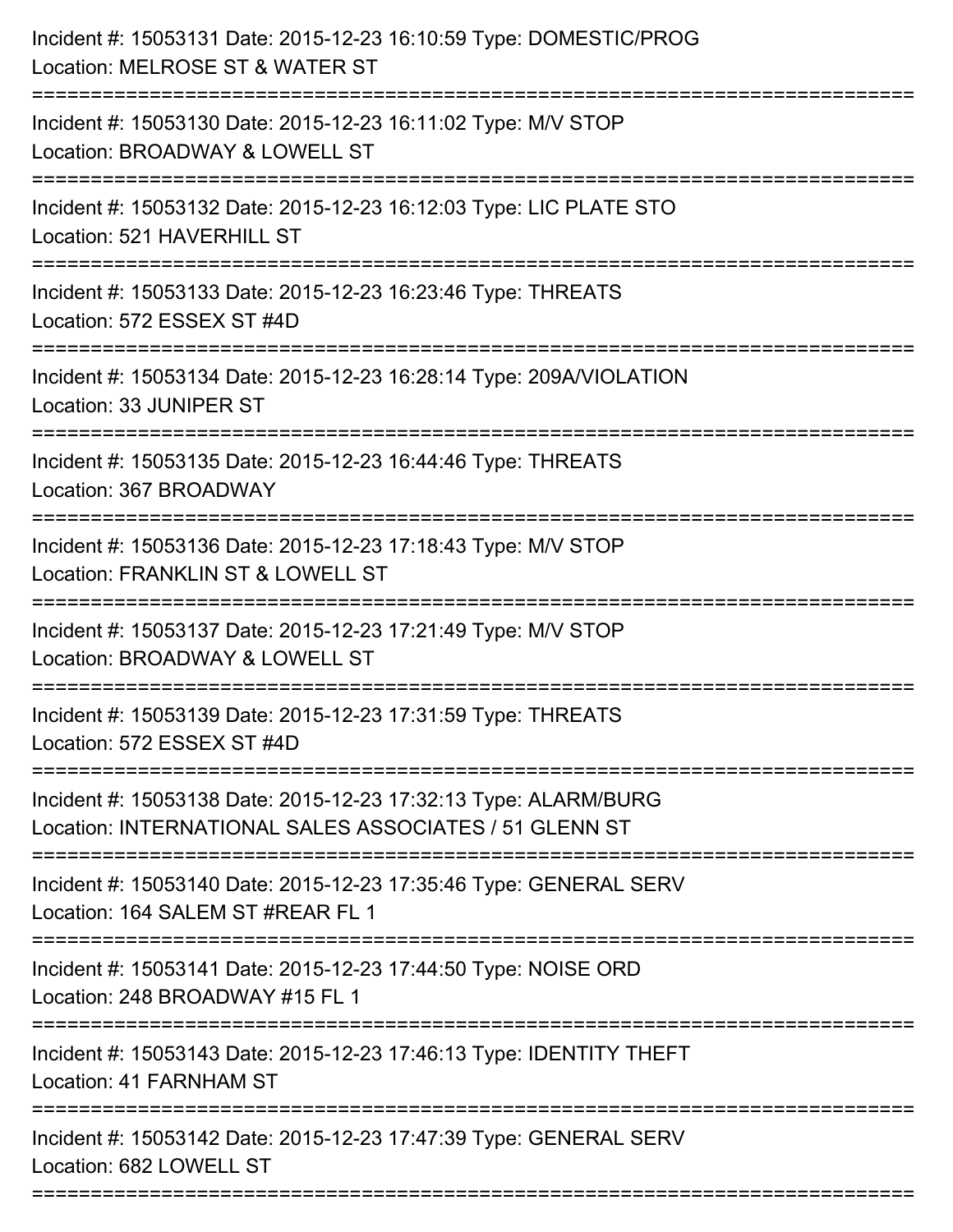Location: 89 ARLINGTON ST #BASEMENT

| Incident #: 15053145 Date: 2015-12-23 17:54:28 Type: ALARM/HOLD<br>Location: ALL CHECKS CASHED / 9 BROADWAY     |
|-----------------------------------------------------------------------------------------------------------------|
| Incident #: 15053146 Date: 2015-12-23 18:04:29 Type: FIGHT<br>Location: 25 WEST ST                              |
| Incident #: 15053147 Date: 2015-12-23 18:23:05 Type: ALARM/HOLD<br>Location: PRIMO'S LIQUORS / 450 HAVERHILL ST |
| Incident #: 15053148 Date: 2015-12-23 18:51:41 Type: M/V STOP<br>Location: 90 LOWELL ST                         |
| Incident #: 15053149 Date: 2015-12-23 18:56:31 Type: B&E/PROG<br>Location: 8 SWAN ST                            |
| Incident #: 15053150 Date: 2015-12-23 19:00:06 Type: MV/BLOCKING<br>Location: 108 TREMONT ST                    |
| Incident #: 15053151 Date: 2015-12-23 19:02:32 Type: M/V STOP<br>Location: HAWLEY ST & S BROADWAY               |
| Incident #: 15053152 Date: 2015-12-23 19:05:33 Type: MISSING PERS<br>Location: 56 SPRINGFIELD ST                |
| Incident #: 15053153 Date: 2015-12-23 19:06:02 Type: ROBBERY PAST<br>Location: FOSTER ST & SPRINGFIELD ST       |
| Incident #: 15053154 Date: 2015-12-23 19:09:08 Type: ANIMAL COMPL<br>Location: 287 JACKSON ST                   |
| Incident #: 15053155 Date: 2015-12-23 19:10:29 Type: SUS PERS/MV<br>Location: 91 WILLIAM ST                     |
| Incident #: 15053156 Date: 2015-12-23 19:32:08 Type: LARCENY/PAST<br>Location: 2 MORAN CT                       |
| Incident #: 15053157 Date: 2015-12-23 19:48:47 Type: MAN DOWN<br>Location: 17 LASALLE AV FL 1                   |
|                                                                                                                 |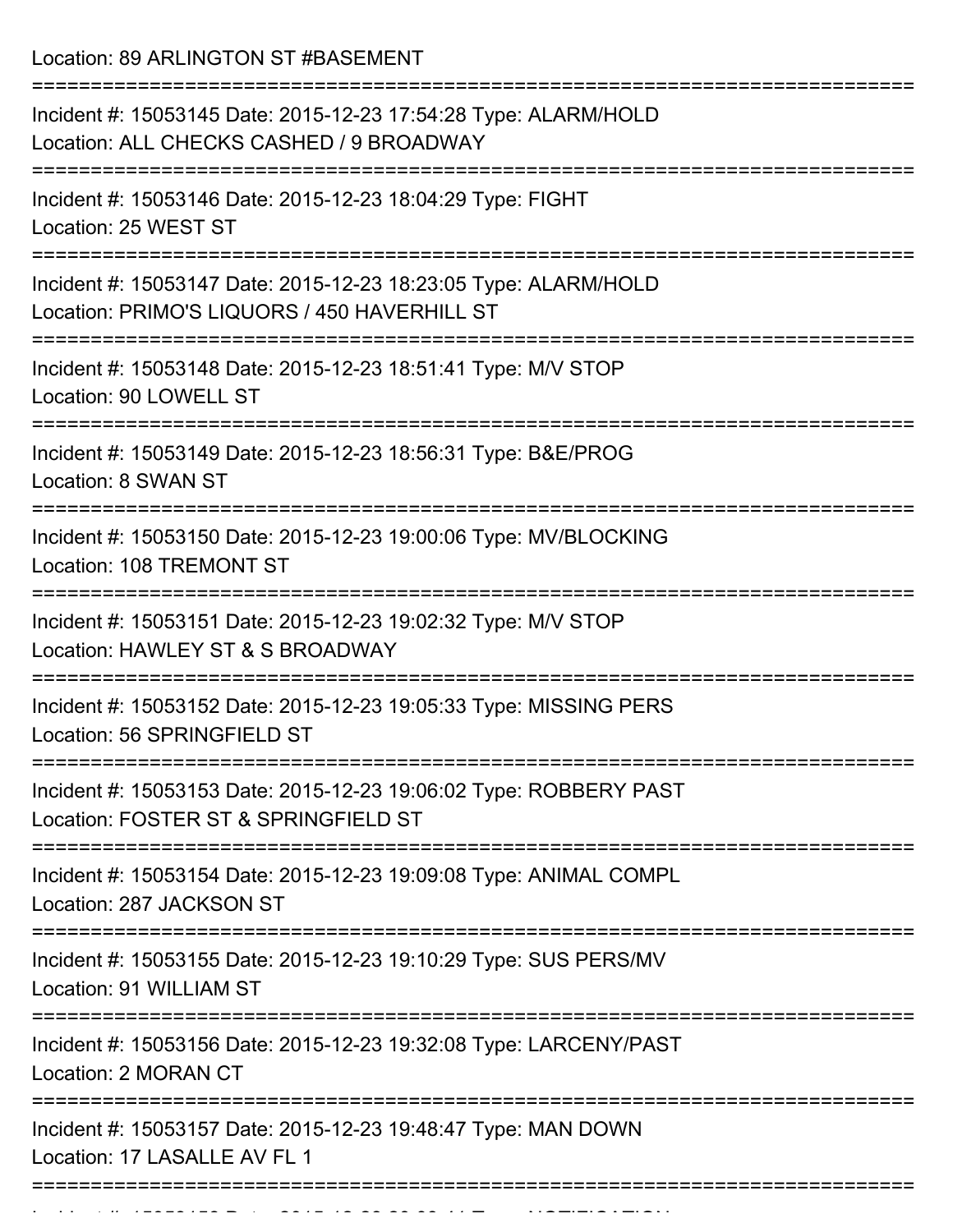Location: 95 OSGOOD ST

| Incident #: 15053159 Date: 2015-12-23 20:15:51 Type: AUTO ACC/PI<br>Location: S UNION ST & SALEM ST          |
|--------------------------------------------------------------------------------------------------------------|
| Incident #: 15053160 Date: 2015-12-23 20:19:25 Type: ALARM/BURG<br>Location: 439 S UNION ST #301             |
| Incident #: 15053161 Date: 2015-12-23 20:30:17 Type: DISTURBANCE<br>Location: 28 BOXFORD ST                  |
| Incident #: 15053162 Date: 2015-12-23 20:32:49 Type: VIO CITY ORD<br>Location: HAVERHILL ST & NEWBURY ST     |
| Incident #: 15053163 Date: 2015-12-23 20:33:56 Type: 209A/VIOLATION<br>Location: ELKS LODGE / 652 ANDOVER ST |
| Incident #: 15053165 Date: 2015-12-23 20:39:14 Type: ALARM/BURG<br>Location: KREITE, CHARLES / 60 ISLAND ST  |
| Incident #: 15053164 Date: 2015-12-23 20:39:34 Type: FIGHT<br>Location: 28 BOXFORD ST                        |
| Incident #: 15053166 Date: 2015-12-23 21:00:19 Type: ALARM/BURG<br>Location: CITY HALL / 200 COMMON ST       |
| Incident #: 15053167 Date: 2015-12-23 21:18:35 Type: NOISE ORD<br>Location: 2-4 WARREN ST                    |
| Incident #: 15053168 Date: 2015-12-23 21:32:11 Type: ANIMAL COMPL<br>Location: 287 JACKSON ST                |
| Incident #: 15053169 Date: 2015-12-23 21:37:01 Type: THREATS<br>Location: 248 BROADWAY #11                   |
| Incident #: 15053170 Date: 2015-12-23 21:41:29 Type: B&E/MV/PAST<br>Location: 205 BROADWAY                   |
| Incident #: 15053171 Date: 2015-12-23 21:48:07 Type: B&E/MV/PAST<br>Location: 205 BROADWAY                   |
|                                                                                                              |